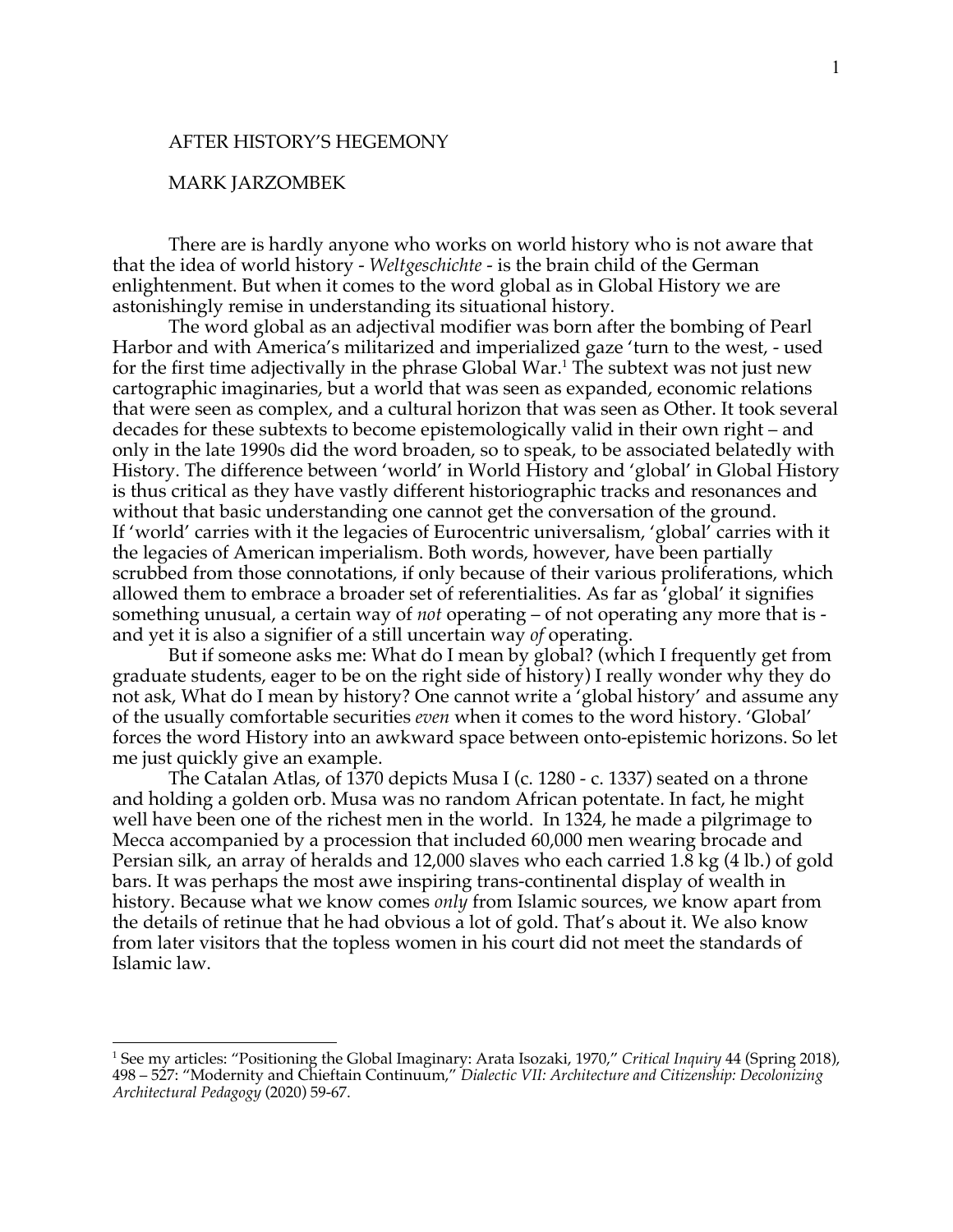These things get repeated endlessly because that alas is 'history.' But there are no documents that point to what Musa brought back from Mecca, nor in our histories that talk about Musa is this question even raised – speculatively. This is important since Musa had to strengthen his alliances with neighboring chiefs and with the Tuareq his transportation specialists in particular, as well as with local riverine groups responsible for gold extraction who were all quite likely scheming to improve their lot during his absence. Musa also had to work with elders, warriors, and slave providers of various sorts and ranks. Though a Muslin, he had to perform prescribed rituals to his ancestors through temple and priest intermediaries. He had to engage with dream-interpreters, oracles, and the numerous deities of the landscape and cosmos. He had to continually grease the transportation system, particularly the one relating to salt and copper that he also controlled.

His palace, at the physical, political and ceremonial center of all of this, was layered with people from different tribal units and ethnicities, each with their respective tasks, histories, obligations and demands. Everything had to be organized and managed not just at the point of a spear, but through gifts, exchanges, speeches, rituals, and sacrifices of various sorts and all calibrated in just the right way. For this he needed cattle, silks, beads, furniture, Egyptian cloth, iron objects, incense and on and on and this means that on his way to Mecca, he would have carefully planned the acquisition of these items.

Musa went to Mecca to pray, but he also went on an extensive shopping trip. He did not return with an ounce of gold and as to the slaves, well they were walking bank accounts and were likely sold off here and there to pay for expanses and for the things he brought back. We know from Spanish sources that he brought in a Spanish architect to build himself a palace and mosque, probably the building depicted at his feet. But that great palace, and its surrounding enclave have disappeared and his capital city is now so irrelevant as a place that one can barely even find it on google earth. But without documents, no archaeology, no ethnography, one has to speculate.

Let us now multiply this problem, for the world of Musa was not an exception to the rule, but one of thousands of variants across the chiefdom continuum. So as we start to multiply the problem of how to write a history becomes so vast in scale that the word history begins to sound premature and downright arrogant.

The academic problems are real. Why for example does the book, *Before European Hegemony: The World System A.D. 1250-1350* by Janet Abu-Lughod, make not a single reference to Musa or even to the world of the Bantu, or even mention the word 'chiefdom,' even though these were fundamental parts of the world system at that time. The reason is that she uses only published documents. As a result, she is missing a lot and *quite* a lot. In other words, the history of the  $12<sup>th</sup>$  century – if we are using Musa as the leverage point - is unwritable as history. How then do I – not just enframed in my own subject positionality but as an official representative of the field History - write a history when everything I know derives from the profit and protocol obsessed sources of Islamic geographers.

Today there is a lot emphasis on the agency that comes from the voices of those who have been traditionally excluded from the narratives of history. Nelson Maldonado-Torres has called for "the decolonial turn" as a break from Eurocentric (racist) theorizing toward appreciating the ontologies and epistemes the former had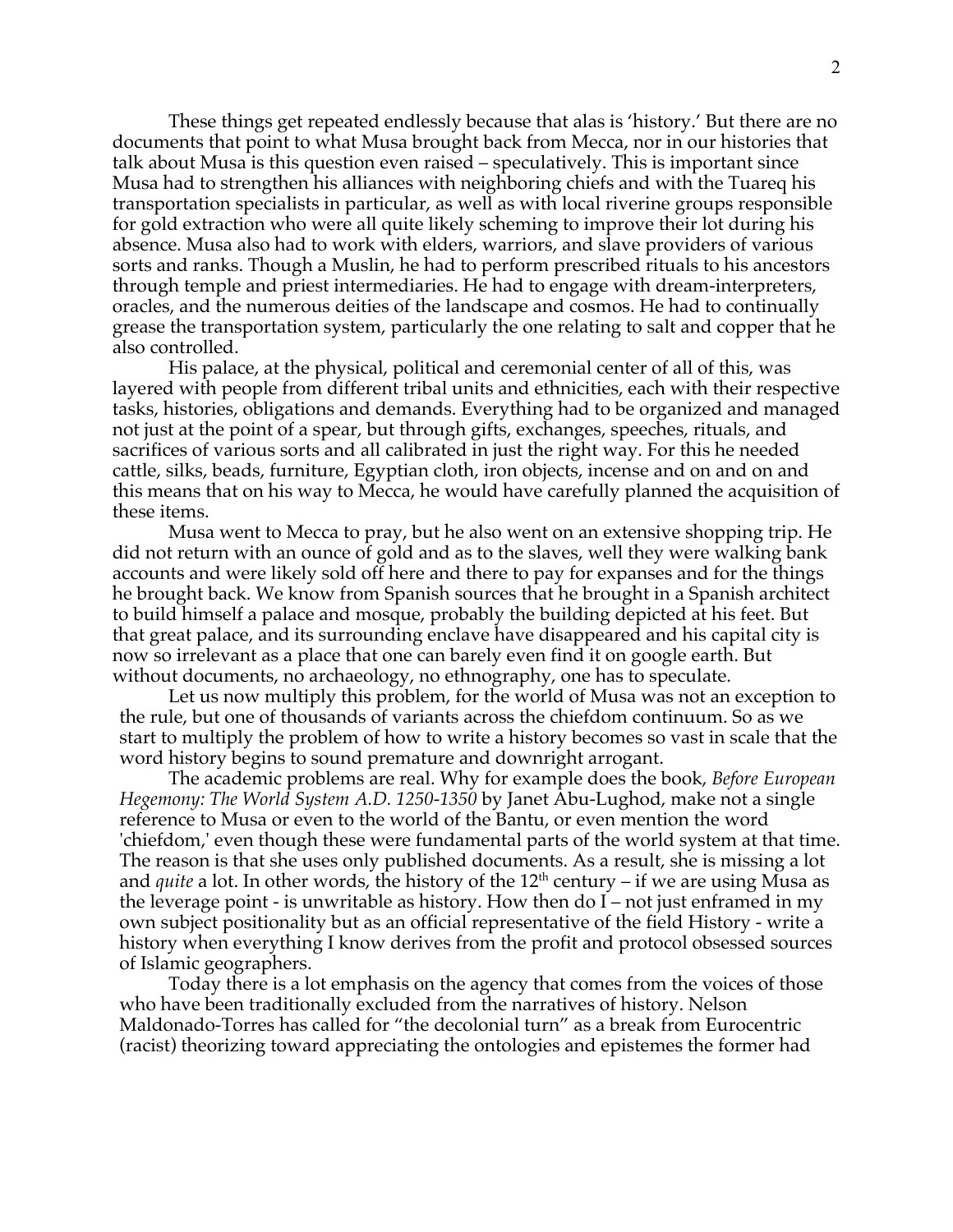suppressed.2 But even so that does not solve the problem of orality in historical culture. How do I tell a story where there is no 'voice' – where all has disappeared in to the dark matter of time? And even if there were reams of sources even those would mislead since few historians would admit that orality might be just as legitimately foundational to a reconstruction of events as texts. The ancient Greek historian Herodotus had no qualms. The fall of Sardis took place because of the birth of a lion; Gyges became king because an oracle had so ordained. A queen went to battle because of a dream sent by the gods. Thucydides, one generation later, eschewed the role of the gods, oracles and of omens, and for that is seen as the father of modern history. From the view of the Musa's world, however, Herodotus was the better historian, for he accepted the fact that voices, dreams and deities were just as important as human actors. Was it not the lightning that hit the palm tree in front of Musa's palace that lead to his downfall? (Of course, I just made that up, but it could well have been true.)

It might help if we include things that might be considered on the order of historical fiction. But there are no historical novels about Musa and to make matters more complex if we do not want to be accused of being power-centric - there are no historical novels about the slave, for example, who was sold by Musa in Egypt to buy the Egyptian cotton that Musa shipped home. The reasons for such absences are not too hard to find. How would a person of the  $21<sup>st</sup>$  century understand the  $12<sup>th</sup>$ ? How would a non-Muslim understand an ostensibly devout Muslim? How would a person of "European" background understand someone from Africa? How would a person who was never a slave tell the story of a slave? Etc. etc.

Unlike Universal History that could care less about these issues, since it is grounded on a (Western) metaphysical foundation that ends in the teleology of modernity, unlike the World History of Abu-Lughod, which is, traditionally at least, civilization centric and thus focuses on the rise and fall of kingdoms and nations, ending in the collated teleologies of textuality and modernity, Global History – at least in my view - starts with the impossibility of ever being really 'global' *and* ever being fully 'history.' If we seek truth in documents – certainly laudable - we miss the necessities of breadth. If we want 'voice' we are forced into the ethnographies of presentism and miss the sub-voices of depth, and if we want historical fiction to fill in the gap, well, we will need to change our ideas about publishing and tenure. We come in this way to history's Negative Dialects as the unsignified signifier of history's bounded condition within its own modernity.

It is not just Eurocentrism that is the problem, it is no just privilege that is the problem, or our 'subject position.' We have to factor in the floating and shared operative frameworks of disciplinary expectations, and once those are shattered, a single locus of Great Refusal does not exist; only from within systems of articulation can the mechanisms of the inarticulate become (un)known.

So, one could ask, maybe we should use a different term than even history, one that is more ambiguous and self-implicatory, one that does not lead us down into rabbit holes of historiographic guilt, disciplinary confusion and authorial anxiety. Perhaps and I am open to suggestions, some of which we have indeed heard in this workshop, all of which I welcome, but in my own work, I love the idea that one has to write oneself *into* the historiographic problematics to find possibilities of research in the same breath as finding and theorizing the liminal impossibilities of that research.

 $2$  (Maldonado-Torres Against War: Views from the Underside of Modernity. Durham, NC: Duke University Press. 2008, 6-8).